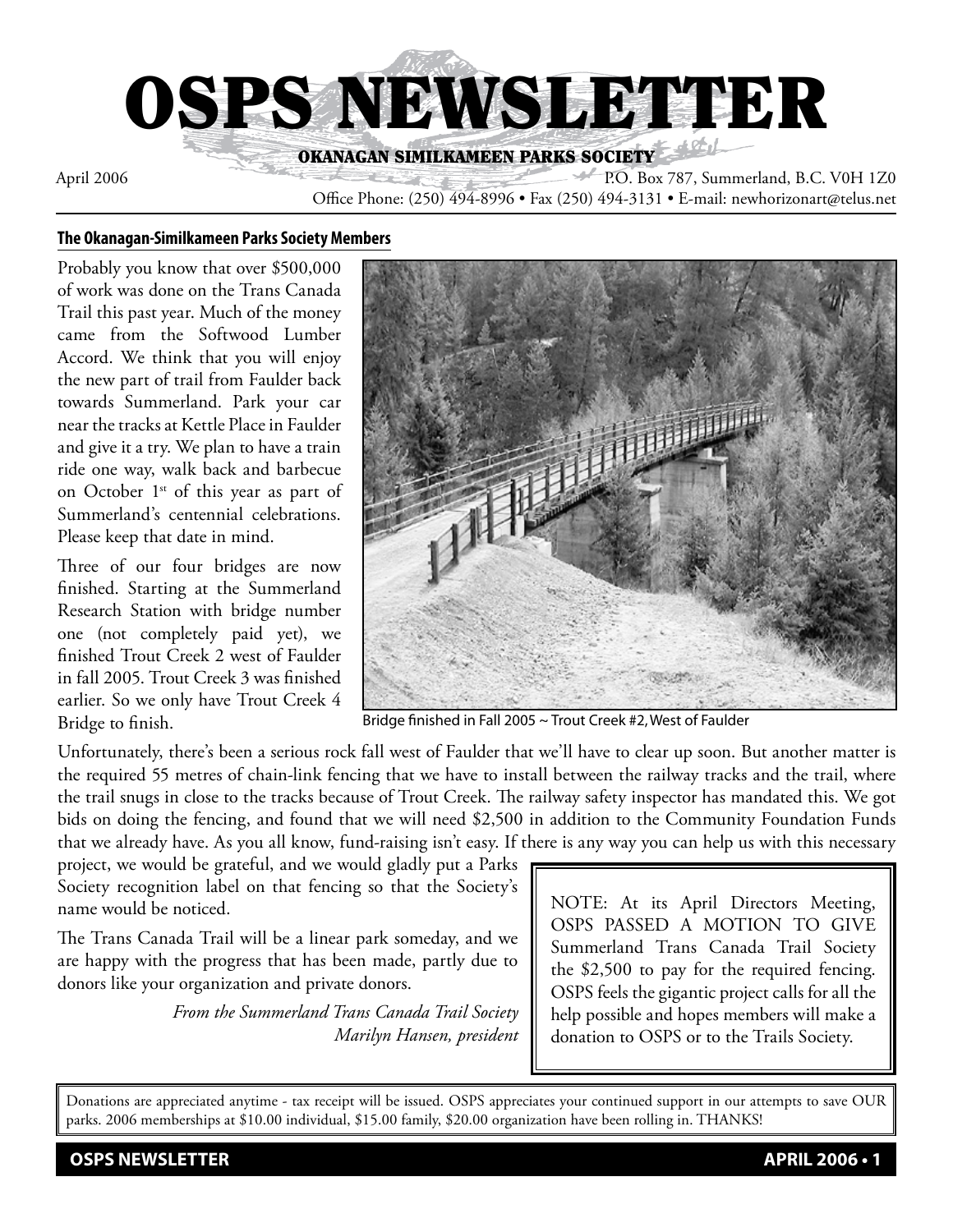### **Government Hides Facts on Polluters**

Why in the world would the B.C. government want to cover up pollution violations in the province? The public used to get regular reports on the big polluters in the province – the companies and government organizations that violated their permits for discharging wastes.

It didn't seem a big deal. Once every six months or so, the government would release a report on the major polluters over the previous period. If companies or public organizations were releasing more waste than allowed under their environmental permits, the public knew about it. The violators had to explain.

Obviously, the government has to track the information. Companies and municipalities get permits setting limits on the waste they dump in the air, water and on to the land. There are penalties for going over the limits.

If government is actually enforcing the regulations, it has to gather the emissions data to be sure the rules are being obeyed.

Violations were regularly made public, just as you can walk down to your local courthouse and see who has broken other laws. But the Campbell government quit providing the reports months after they were elected. And now they are fighting to keep the violations secret, demanding an extraordinary amount of money to provide information that used to be readily available.

The Sierra Legal Defence Fund has been trying for more than two years to get the facts from government. But the most open and accountable government in Canada, as Gordon Campbell likes to call his administration, would prefer that the polluters' identities stays secret.

> *Paul Willcocks "Inside B.C." Okanagan Saturday ~ March 18, 2006*

Could MLA Rick Thorpe or any other MLA please explain why obtaining information as to the worst polluters in B.C. is so expensive?

Gordon Campbell said, "Government information belongs to the people, not the government."

Too bad that was said when he was Leader of the Opposition in Victoria.

As Premier, his Ministry of Environment, when asked for the list of worst polluters by Sierra Legal, presented them with a bill for \$173,000 for the information. Yes, that's right: one hundred and seventy-three thousand dollars for the data.

Why the ludicrous charge? Why this attempt of secrecy? Who are the worst polluters? Why not expose them? Why is the public, in essence, being locked out?

## *Sheila White*

## **So Many Lies**

After a while you can see them coming a mile away. "Incoming whopper at 6 o'clock, Sir. Everybody duck!"

There are so many lies. So many wars. Environmental assessments that cover up the damage, or just get tossed when the money's in play. Mining and logging companies whose mother lode is the tax payer. Radioactive waste used as a weapon. Deterrent Attack. Sustainable Profits.

Now the only really strong legislation in the entire country to protect the environment, the federal Fisheries Act, is being thrown out the window. Oh it's just a little amendment – called Schedule 2 of the Metal Mining Effluent Regulation (MMER).

Schedule 2, which will go to the Canada Gazette sometime soon, enables any fish-bearing water body in Canada to be redefined as Tailings Impoundment Area (TIA) for a toxic mining waste.

So a lake is not a lake any more; it's a tailings pond.

Aur Resources, which is opening a mine in central Newfoundland in the Exploits River watershed at Duck Pond is the first mine to be listed on Schedule 2, but there are many others, notably Red Chris and probably Kemess and Huckleberry in BC, lining up to get their names on the list.

And so the lies go on. More water trashed. On our watch.

What are we going to tell the future generations?

*Delores Broten, Whaletown BC ~ March 2006*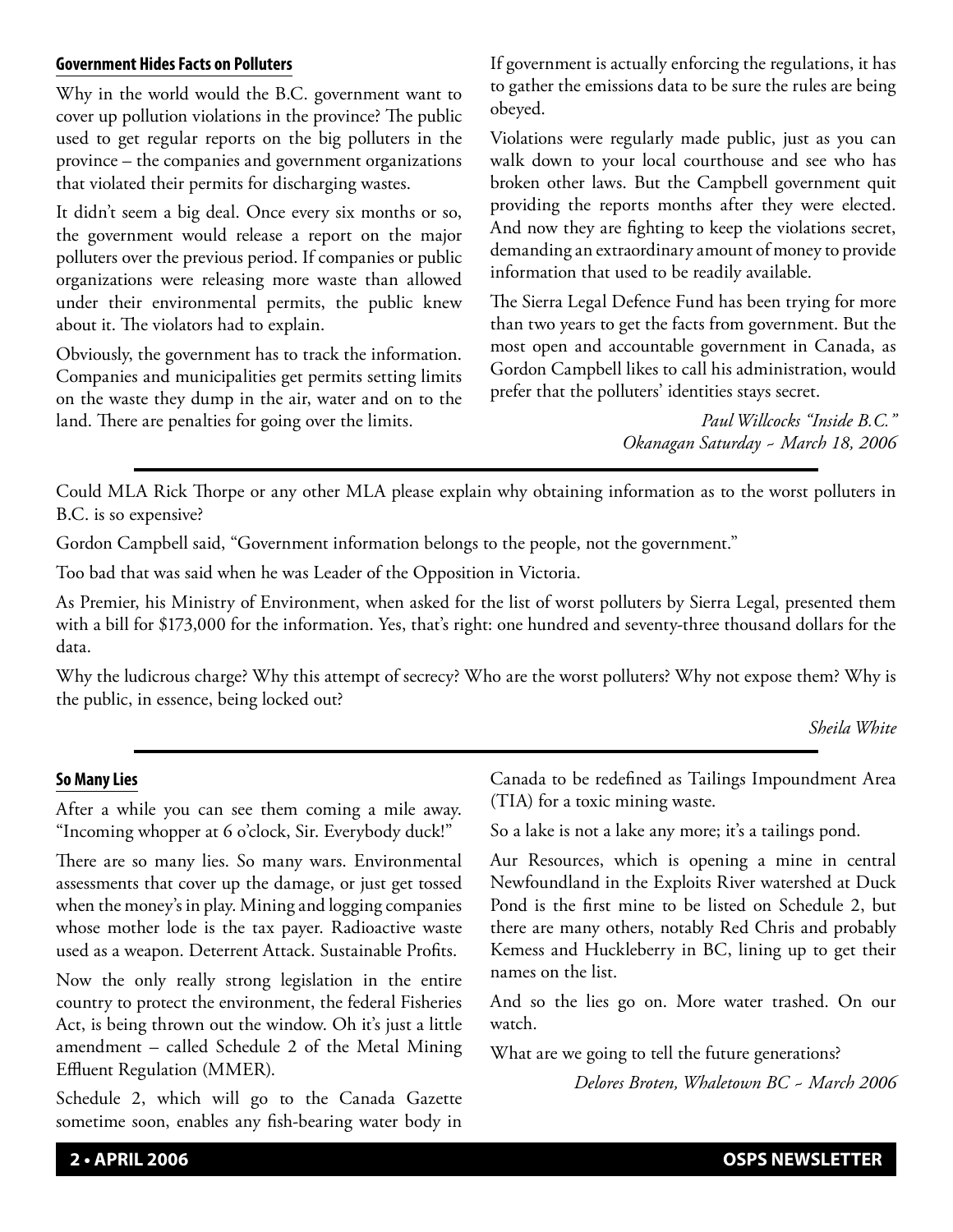## **Continuity of Life for BC**

BC keeps pushing "economic progress" as if there were unlimited resources in the province. These days, Gordon Campbell loves to use the word "sustainability" in his speeches. I wonder what exactly he understands of this word?

I propose replacing the sustainability word with an easyto-understand term: continuity. At least this word does not need an explanation. It is easier to say: "….Such and such project will ensure a continuity of services, a continuity of quality of life for all," or "….We cannot guarantee a continuity of the same environment for the future if we keep growing at this rate."

### **Victoria Trade and Convention Centre Budget Lockup**

This is where a couple hundred folks get locked in a really big room, get given a stack of books that outline the government's proposed budget for the coming year and get to ask questions from roving bands of bureaucrats.

It's not a very wilderness-like setting, but hey, I'll try anything if it has a chance of saving wilderness or wildlife.

I was there with Gwen Barlee, the Wilderness Committee's endangered species campaigner. We had a giant stack of government finance documents on the desk in front of us, which both of us were sifting through.

Then I hit pay dirt. It was a Liberal Whopper of massive proportions. On page 30 of the government's Strategic Plan document I read that the Liberals had been successful

Perhaps this way Gordon will finally understand that "economic progress" is not good when it cannot guarantee a continuity of life to all citizens and eco-systems in BC.

In a beautiful book about Ladakh, a small and remote region of the Himalayas, Helene Norberg-Hodge says: "Ladakh is such a paradise. What a pity it has to be destroyed."

It would be very sad if in a few years people say: "BC used to be such a beautiful province. What a pity that its citizens failed to understand what continuity is all about."

> *Norberto Rodriguez, Whaletown BC ~ March 2006 Watershed Sentinel*

protect endangered species and their habitat. Here's how it works.

- a) Endangered species falling under the protection of the Wildlife Act must be listed by provincial politicians, not scientists. Consequently only four of BC's 1,300 species are on the provincial government's official list.
- b) The Amendments to the Wildlife Act are not yet in force, and
- c) Even if the BC Liberal government finally got around to listing some of BC's species at risk, and putting the Amendments to the Wildlife Act into force, the provincial law is so weak as it is now written as to render it useless in protecting endangered species and their habitat.

at "passing species at risk protection legislation for the first time in BC."

It is true that changes to the law concerning endangered wildlife were introduced last year by the Liberals. But Bill 51 Amendments to the Wildlife Act actually does nothing to protect BC's species at risk.



That's because it is a kind of a fake law, designed to stave off federal intervention while actually doing nothing to pushed off the map all over the province. Then, Gwen came up

Consequently wild creatures are being

with another nugget buried in the reams of budget numbers.

Under the title " E n v i r o n m e n t a l Stewardship" she found a line about how the Ministry of Environment plans to

pay for activities concerning protection of species at risk. Cost recoveries are to be garnered from "stumpage from tree removal in parks and protected areas."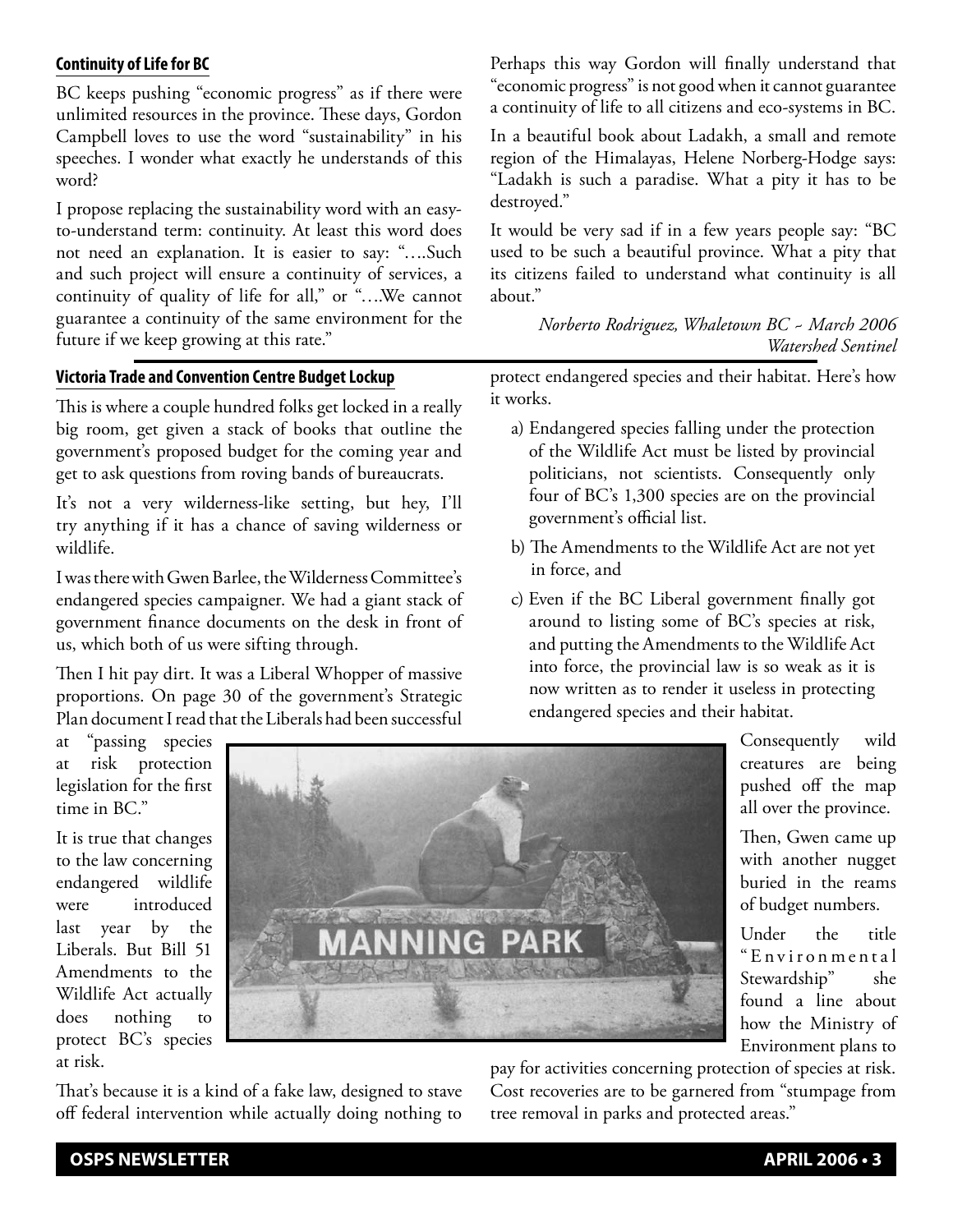"Wow, that sounds like they are going to be logging our parks and are claiming that they'll use the money to pay for non-existent endangered species protection," remarked Gwen. We button holed one of the bureaucrats and asked how much they figured on getting from "tree removal" in parks. He came back with a startling answer. He said, "I am told we got a million bucks last year and we plan to get about the same this year."

A million bucks in stumpage payments represents a lot of logging in our parks.

## **If you go out in the woods today …**

These days, Prince George is awash in wood. Trucks laden with logs are everywhere, coming into the city from all directions and in some cases heading out, as so many trees are coming down that not even milling powerhouses like P.G. can consume them all.

The first site lay just south of the Yellowhead Highway, off a logging road covered in fresh snow. Driving up the crystalline corridor where a moose had cut a fresh trail earlier that morning, small-scale logger Dave Jorgenson pointed to a thick stand of towering trees.

"That's what I logged," he said, before braking and putting his silver pickup in park.

Down a thin skid trail, Jorgenson stopped to explain how he had taken roughly 1,000 trees out of this forest, 95 per cent of them killed earlier by beetles. The fruit of that labour now lay by the logging road in neat rows beside Jorgenson's idled green forwarder.

But Jorgenson wasn't so much interested in what he'd logged as what he'd left behind. Following logging, threequarters of the trees remained untouched, many of them tall, commercially prized, spruce. And climbing up out of the shade rose other young spruce and balsam trees.

After driving five minutes east, we veered north into a clear-cut that branched in so many directions it defied description. Jorgenson reckoned that at least 50,000 trees had come down in this now barren landscape, enough wood to build a major subdivision. All the trees here were allegedly salvaged to extract economic value before the pine beetle-attacked trees lost their use for lumber or pulp. Trouble was that many, many of the trees were perfectly healthy spruce trees. Greed had trumped common sense.

If all the forests that those marauding beetles are attacking these days were homogenous tracts of pine trees, then the massive salvage logging operation now underway on public lands might make sense. But as work by scientists with the Canadian Forest Service, B.C.'s Ministry of Environment Minister Barry Penner says his government doesn't allow logging in parks, which goes to show you that if you really want to know what's going on  $-$  just follow the money.

*Joe Foy, Watershed Sentinel ~ March, April 2006 Joe Foy is Campaign Director for the Western Canada Wilderness Committee, Canada's largest citizen-funded membership based wilderness preservation organization. WCWC currently has 28,000 members from coast to coast.*

Forests and the University of Northern British Columbia is showing, just over one-quarter of forests attacked by the pests are comprised of trees that are 80 per cent or more pine.

That means that the vast, vast majority of stands now being salvage logged have some pine in them but are also comprised of other trees like spruce in the north and fir in the south. In fact, in many "attacked" stands almost all the trees are non-pine, while in others significant minority of trees are non-pine and perfectly healthy.

Such a continuum should dictate very, very different approaches to logging. Instead, a cookie-cutter approach is used.

Clear-cuts race across the landscape – clear-cuts where perfectly healthy trees are logged and vigorously growing young trees in the understorey are mowed down as well, thus denying future generations wood – all on the specious grounds that the forest is dead and must be salvaged before losing its value.

If a concerted effort was made to put a stop to the clear-cutting of so-called mixed forests, it is interesting to note that the province might not have to ratchet up Interior logging rates to today's record highs. Nor might many Interior communities be faced with the humbling prospect of precipitous declines in future logging rates, the price paid for today's over-consumption.

For the sake of a saner and more sustainable future, let's hope provincial Forests Minister Rich Coleman listens to what forest scientists are saying. Better yet, he should head out into the woods with Dave Jorgenson. There are lots of healthy trees out there the beetles haven't killed but the companies soon will if something isn't done and done soon.

Ben Farfitt is a resource policy analyst with the Canadian Centre for Policy Alternatives' B.C. office and author of 'Battling the Beetle: Taking Action to Restore British Columbia's Forests'.

*Penticton Herald ~ March 20, 2006*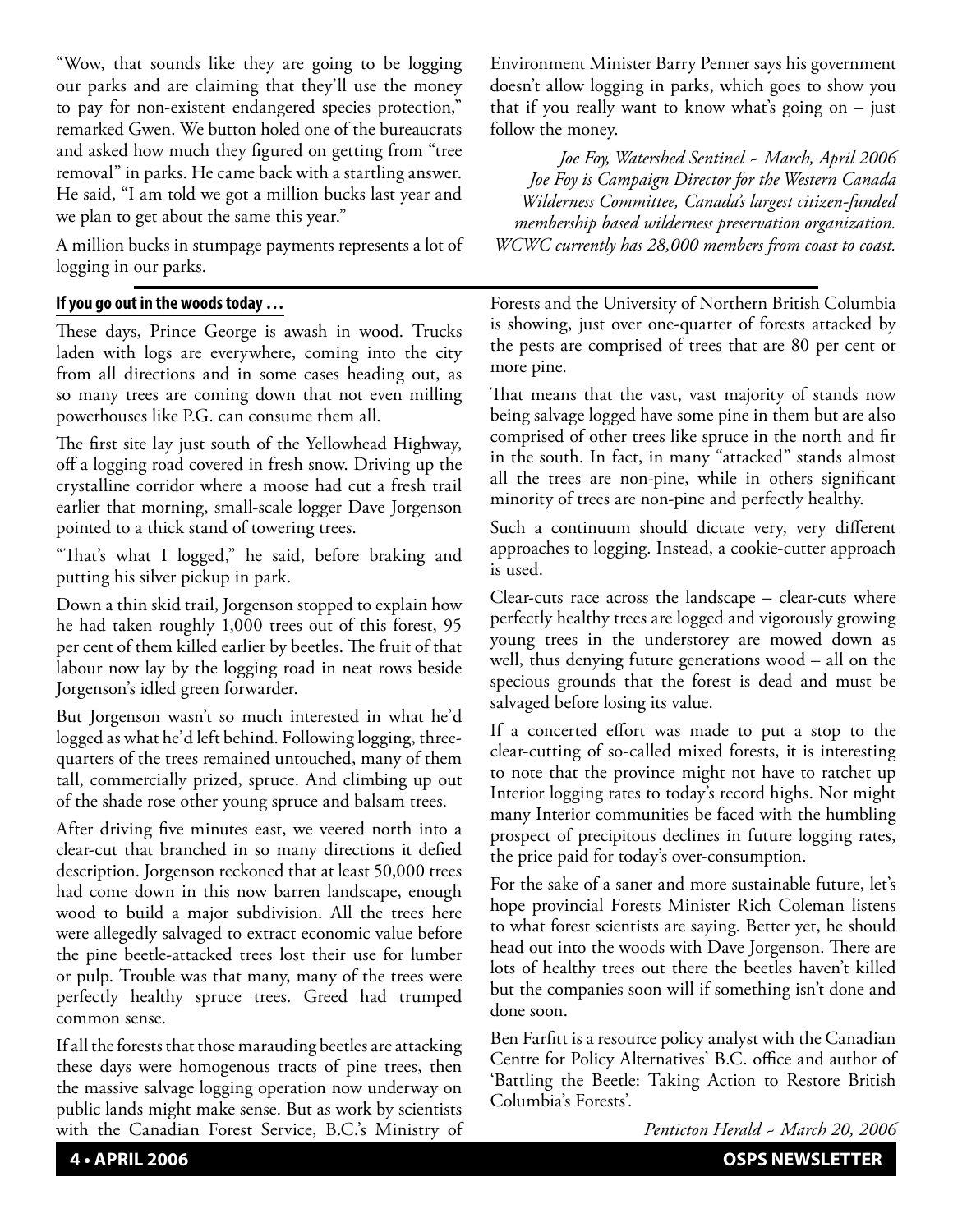## **Forty-first Annual General Meeting - March 10, 2006 Centre Stage Theatre, Summerland, BC**

Joe Klein opened the meeting as he welcomed all at 7:15 pm. He introduced the Directors, and the guest speaker, Harold Baumbrough. Some 45 members were in attendance.

# **Highlights:**

- 1. Treasurers Report: Audited report for 2005.
- 2. \$125 from the Penticton Community Foundation was due to the legacy from Doreen and Irvine Adams. \$175 has been received in 2006 (report available to members!).
- 3. Sheila White reported 2005 membership as 292, with 24 organizations.
- 4. Juergen Hansen reported on progress re: the Trans Canada Trail on behalf of Marilyn Hansen. (See Center Page)
- 5. Harold King talked of the importance of recognizing the limits of water in the Okanagan Valley; it requires careful use. Smart Growth workshops have been held in Oliver, Penticton and Summerland recently. There is great need to plan for the long term, not just "tomorrow". Harold spoke of the study plans for the proposed new park in the South Okanagan and spoke of the significant work of the OSPS over the years being responsible for the creation of every park in the South Okanagan. (See Center Page)
- 6. Don Guild brought news of the formation of a coalition to be aware of uranium exploration and mining proposals in the Okanagan. Information is available on the internet.
- 7. Clive Johnson told of hundreds of holes left uncapped from earlier uranium exploration. Bad news for water quality in the Valley. Director Jessica Klein also reported re: Uranium meetings in Kelowna. Good representation from the Bands of the Okanagan. Jessica is on the Steering Committee which has been established. Further – test holes being drilled near Isintok west of Summerland but part of the watershed . . . uranium? Bad history here and in Rock Creek of drilling but NO HOLES EVER BEING CAPPED . . . allows exposed amounts to enter water system. The Uranium group is asking for a moratorium. This would perhaps affect some gravel operations as gravel is also mined in hillsides, etc. Brent Mountain, one of the original OSPS projects, has still not been given park status, so work continues to do so. Clive suggested a uranium moratorium would be good.
- 8. John Bremmer told the history of the International Hike & Bike Association; it led to the work on the Osoyoos-Oliver path now a popular addition to those communities. Good local support has helped greatly. Now the plans are to extend to Penticton using the CPR right-of-way and with RDOS support.

Elections conducted by Dave McMullen, one of the original Directors.

Continuing Directors Anne Davidson, Harold King, Bill Johnston, Mike Meheriuk, Bert White.

Standing for election: John Bremmer, Joe Klein, Clive Johnson, Don Guild, Jessica Klein, Gordon Northcote, Sheila White.

Dave called for further nominations; none were forthcoming. The Directors standing were then declared elected by acclamation. The Constitution also allows for any casual vacancy occurring in the Board of Directors may also be filled at the Annual General Meeting.

M/S Juergen Hansen/Clive Johnson

That Ron Smith be declared as a Director and Treasurer. CARRIED

Adjournment at 7:35 pm.

Harold King then introduced Harold Baumbrough who he said is well-known for his many beautiful and informative slide shows resulting from various trips.

Harold Baumbrough made his unique presentation. He lives in Naramata and was among those who had to evacuate during the height of the Okanagan Mountain Park fire 2 years ago. He decided to keep a record of the recovery of the devastated land, selecting a specific area. The slides are the fascinating evidence of the progress of nature into a severely burned landscape by an experienced and knowledgeable biologist/naturalist.

Joe Klein thanked the speaker.

Refreshments and discussion followed.

**OSPS NEWSLETTER APRIL 2006 • 5**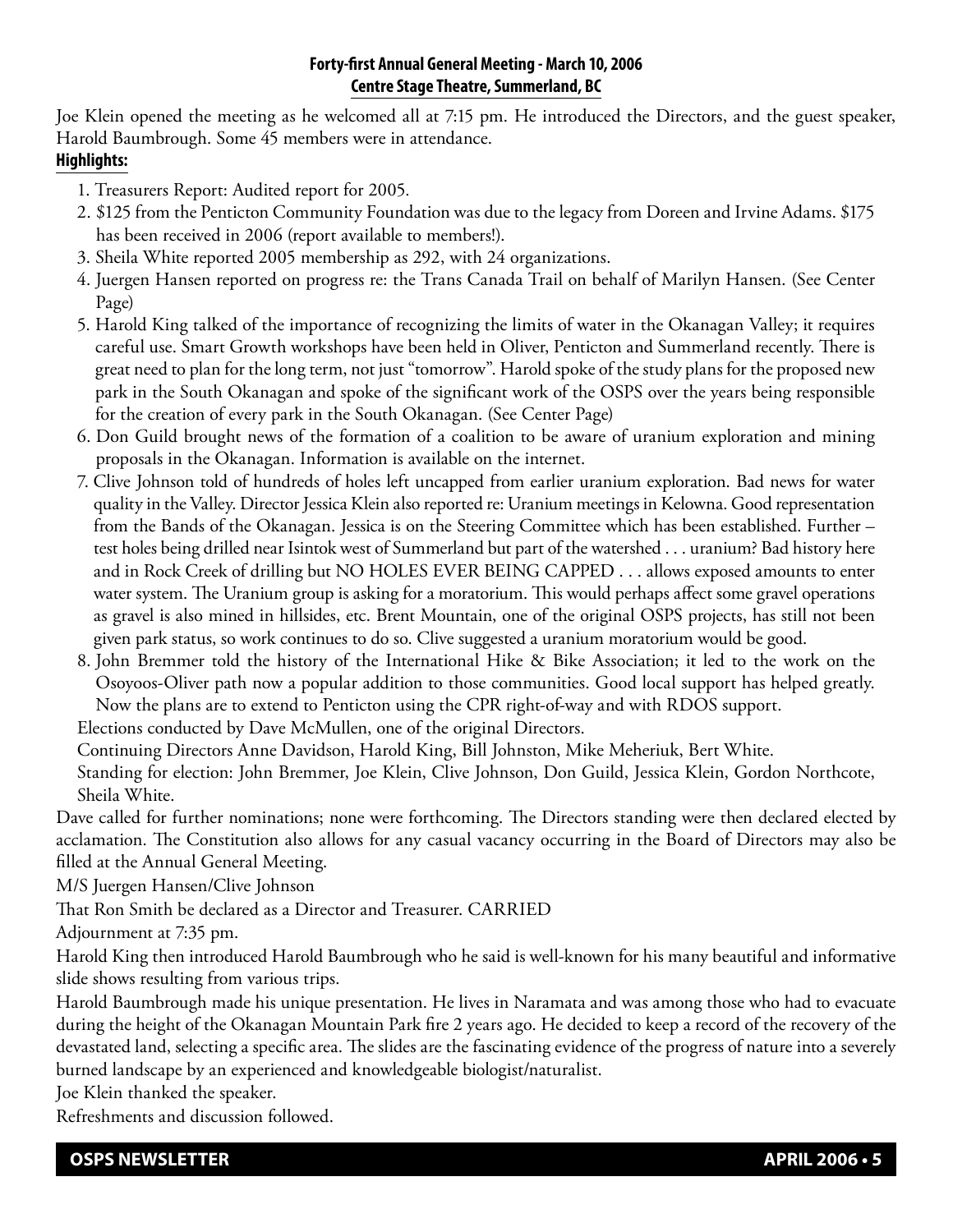# **Director Don Guild Report (Annual Meeting) re: Proposed Juliet Creek All-Season Resort which he is currently monitoring.**

It is most likely that any grizzly bear that currently uses the Juliet Creek valley as part of its territory would abandon that portion of the territory if developed. The development of the proposed resort is also likely to preclude bears from immigrating to the area from nearby or distant locations. Typically, grizzly could occur in conjunction with a winter ski resort, utilizing the habitat in summer and denning over the winter. The four season resort that is planned for the area would not allow for this behaviour.

Because of their reclusive habits, it is most likely that the construction of a four season resort would preclude wolverine from using the area.

Potential constraints represented by climatic conditions in the study area relate to the availability and seasonality of snow cover on ski-able terrain and the seasonal activity window between sufficient snow pack for skiing and sufficient melt for summer activities.



It should also be understood that the development and operation of a four season resort would be likely to impact many other species which are not currently blue or red listed. Consideration should be given to these species whenever possible to ensure wildlife movement corridors and sufficient foraging opportunities. A healthy wildlife population will increase the value of the resort for visitors.

## **Off-Road Vehicles – Recommendations to Government**

More than three years of work culminated in 47 recommendations to the BC government by the Off-Road Vehicle (ORV) Coalition. These recommendations advocate legislation for the licensing and registration of off-road vehicles. They were developed by a diverse group representing motorized and non-motorized interests, as well as land owners and managers. The recommendations were presented to government on Jan. 19.

In the FBCN letter to the coalition co-chairs, we explained our support for immediate government action on new ORV legislation. We support a one-time registration at purchase or resale, with the requirement for a visible decal or plate prominently displayed on all ORVs.

The FBCN recommends that government undertake a second phase that would see further public discussion on and consideration of annual licensing fees and the administration and allocation of a trust fund funded by part of the fees. There is coalition agreement that the trust fund would be used to finance work in five program areas: education, safety, trail development, enforcement and conservation/stewardship. FBCN is requesting stronger language to ensure that the program areas of enforcement and stewardship receive their proportionate share of trust funds.

More information on the ORV Coalition is available on the website: www.ORVCoalitionBC.org including the Final Recommendations for Registration, Licensing and Management of Off-Road Vehicles in British Columbia.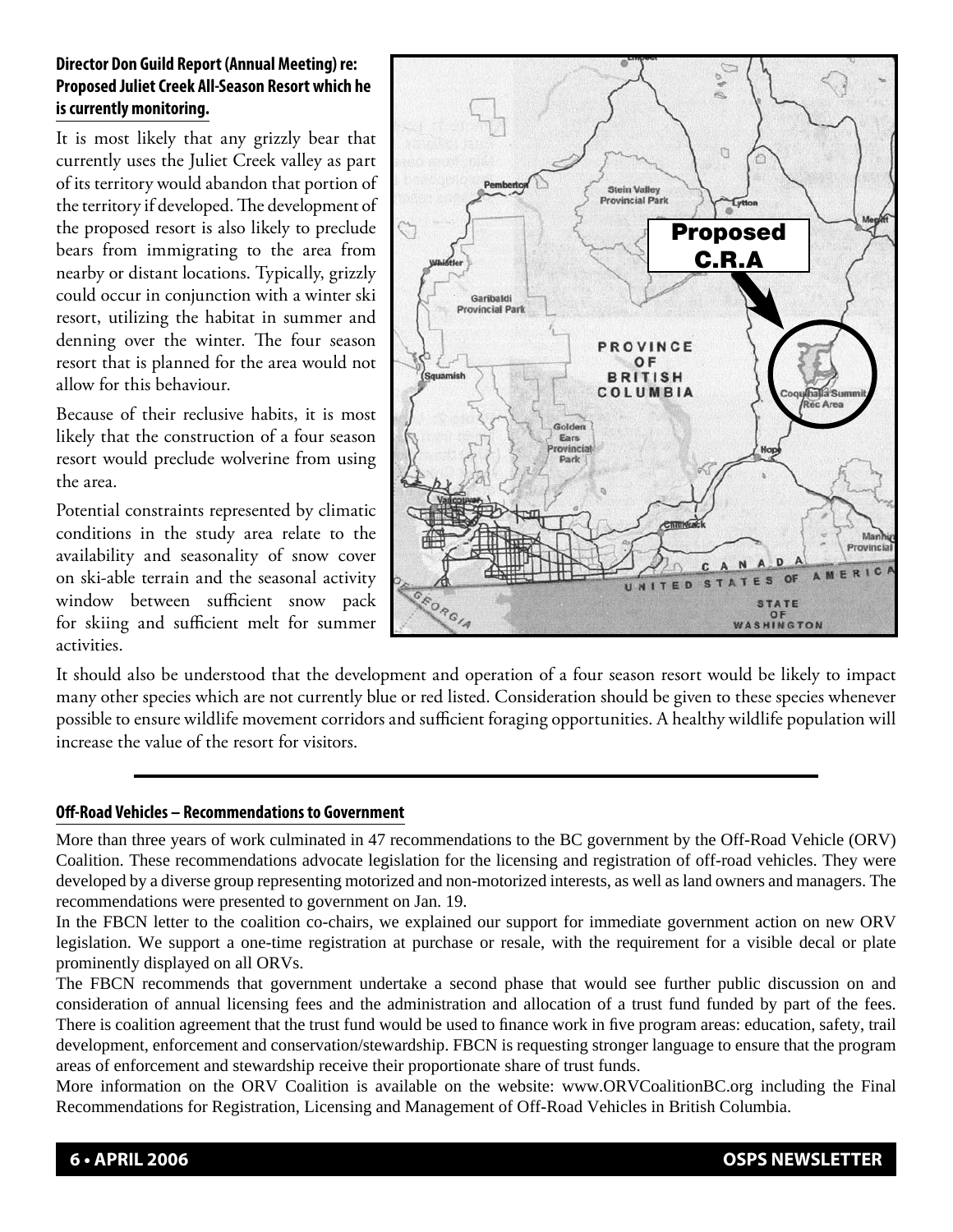### **Brace yourself now for the coming water shortage**

A few years ago, I wrote that I had never seen an ugly river.

"Any river, left to itself, is beautiful," I wrote, "whether it's a black canyon carved through basalt with waters white and raging, or a muddy meander through the flat prairie. Left to itself, every river is beautiful."

I take that back. There are more and more ugly rivers. I don't mean just because we have destroyed their beauty by crowding warehouses and industries along their shores, or dumped toxins into their waters, or spilled debris into their currents.

Increasingly, rivers are ugly because they're empty.

Canada contains about 25 per cent of the world's supply in our lakes and rivers, but three-quarters of that is in the Great Lakes – in storage, essentially – where international treaties limit use.

Currently, we fuss about oil supplies. We ought to be fussing about water. Global consumption doubles every 20 years. By 2025, says one estimate, the demand for water will be 50 per cent higher than present supplies. Two-thirds of the world will suffer serious shortages.

Don't kid yourself that only poor nations will suffer. About 90 per cent of the world's fresh water is used for agricultural and industrial purposes. It takes 1,000 tonnes of water to grow a tonne of wheat; twice that for rice; eight times as much for a tonne of beef.

Europe and America will be most affected. Does anyone seriously expect them to let their economies shrivel so that they can honour international treaties?

# *Jim Taylor Okanagan Sunday ~ March 19, 2006*

### **Five reasons not to commodify Canadian water**

Prime Minister Stephen Harper has failed to clarify his government's position on bulk water exports, and the Conservative Party platform did nothing to address growing concerns about the stability and quality of Canada's water supply.

Here are five reasons why Canada should turn off the taps on commodification and bulk water exports:

- 1. The free market doesn't guarantee access to water. Treating water as a commodity will widen the gap between the "haves" and have nots", opening the door to the pricing of water that will unfairly impact the poor. We should not build an economic barrier to clean water.
- 2. Bulk exports could open the floodgates to trade challenges. The North American Free Trade Agreement (NAFTA) defines water as a "service" and an "investment", leaving Canadian water vulnerable to thirsty foreign investors. Once Canada allows water to be diverted outside our borders for largescale industrial purposes, foreign investors must be given the same "national treatment" as Canadian companies.
- 3. Canada's water supply is limited. The perception that Canada has an unlimited supply of water is a myth and ignores the fact that more than one-quarter of municipalities have faced shortages in recent years. One-third of Canadians rely on groundwater for their daily needs, but we have no understanding of how long this supply will last. Only one per cent of the water in the Great Lakes is renewable and climate change poses a major threat to the lakes, causing longer drought periods and unstable precipitation.
- 4. Public water is safer, cleaner and more affordable. Allowing corporate interests to control public water resources will weaken the central role of the government as the guardian of our water supply. When for-profit companies control drinking water, public health and safety are compromised.
- 5. Water is essential for people and nature. There is no replacement for fresh water to meet the needs of human health and livelihoods. Water cannot be treated like oil, a tradable commodity. Life is possible without oil, but we cannot live without water.

*Susan Howatt is the National Water Campaigner for the Council of Canadians.*